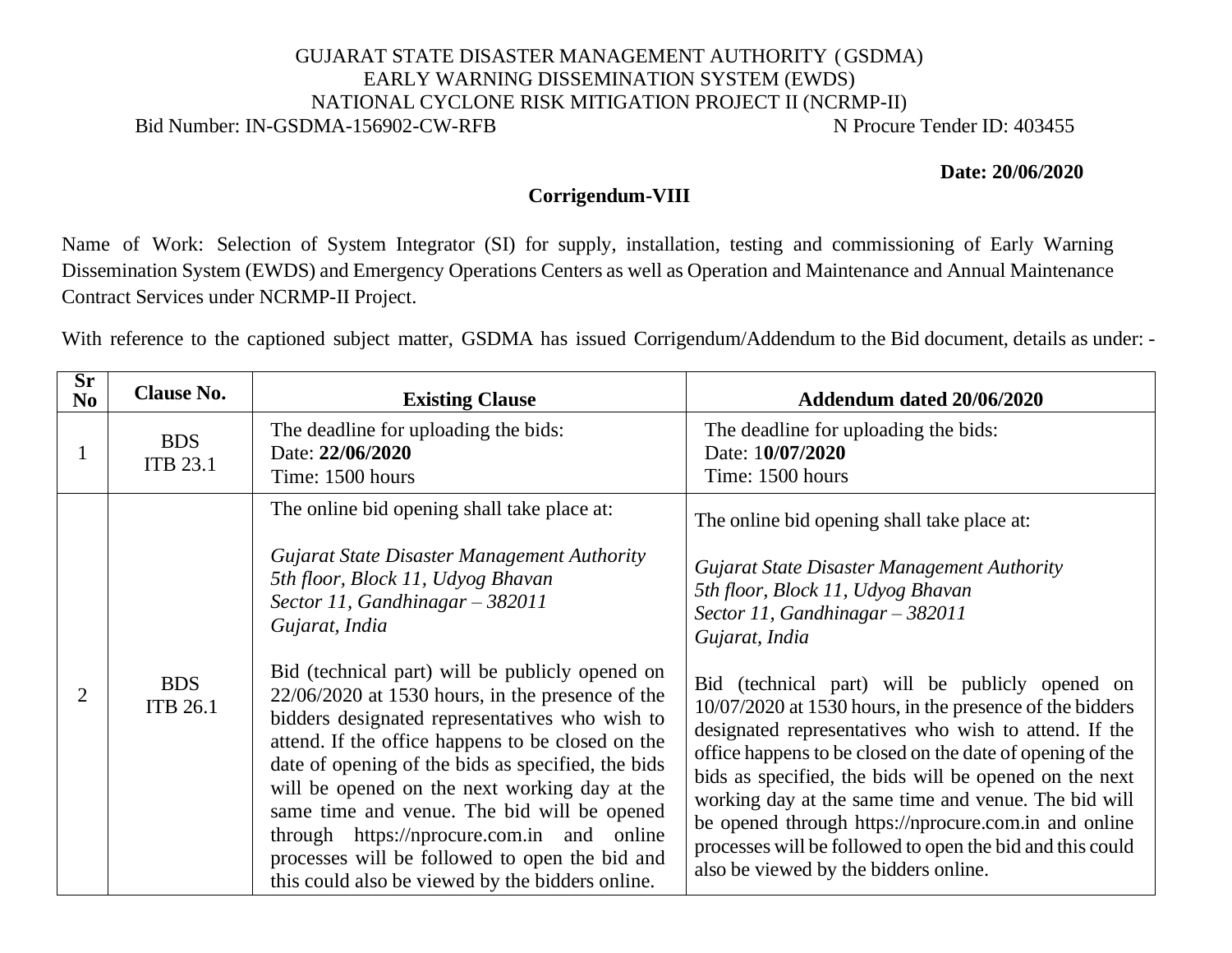| Sr<br>No | <b>Clause No.</b>                                                                       | <b>Existing Clause</b>                                                                                                                                                                                                                                                                                                                                                                                                                                                                              | Addendum dated 20/06/2020                                                                                                                                                                                                                                                                                                                                                                                                                                                                                                                                                                                                                                                                                                                                                                                                                                                              |
|----------|-----------------------------------------------------------------------------------------|-----------------------------------------------------------------------------------------------------------------------------------------------------------------------------------------------------------------------------------------------------------------------------------------------------------------------------------------------------------------------------------------------------------------------------------------------------------------------------------------------------|----------------------------------------------------------------------------------------------------------------------------------------------------------------------------------------------------------------------------------------------------------------------------------------------------------------------------------------------------------------------------------------------------------------------------------------------------------------------------------------------------------------------------------------------------------------------------------------------------------------------------------------------------------------------------------------------------------------------------------------------------------------------------------------------------------------------------------------------------------------------------------------|
| 3        | PC 8. Time for<br>Commencement<br>and Completion<br>$-PC8.2$                            | The Time for Completion of the whole of the Facilities<br>shall be 69 months (9 months for supply, installation,<br>testing and commissioning; 24 months for warranty<br>and Operation and Maintenance, 36 months Annual<br>Maintenance Contract period) from the Effective Date<br>as described in the Contract Agreement.                                                                                                                                                                         | The Time for Completion of the whole of the Facilities shall<br>be 72 months (12 months for supply, installation, testing<br>and commissioning; 24 months for warranty and Operation<br>and Maintenance, 36 months Annual Maintenance Contract<br>period) from the Effective Date as described in the Contract<br>Agreement.<br>Relevant clauses in the RFB document<br>1. IFB – Clause 12 period of completion<br>2. Clause 3a page $78 -$ Time schedule<br>3. Clause 22 page 253 – Implementation Schedule Table<br>4. Appendix $4 - Page 497 - Time schedule$<br>be modified to include 12 months for supply, installation,<br>testing and commissioning.                                                                                                                                                                                                                           |
| 4        | IFB, Clause.<br>No. 14.2(7),<br>Page No. 211<br>Corrigendum 7<br>Query no. 38<br>and 67 | Horn Speaker Audio Coverage: The minimum<br>coverage of warning broadcast should be 1.5 Km<br>radius <i>i.e.</i> 3.0 km diameter and transmission should be<br>Omni directional. The system audio output must be<br>sufficiently high quality to be clearly audible at not less<br>than 1.5 Kilometers (radius) from location of alert<br>system. Expected audio level at 1.5 Kilometer from the<br>amplifier locations should be at least 70 dB i.e.<br>minimum 5 dB above ambient noise of 65 db. | The Clause is modified as - The minimum coverage of<br>warning broadcast should be 1.5 Km radius i.e. 3.0 km<br>diameter and transmission should be Omni directional.<br>The system audio output must be sufficiently high quality<br>to be clearly audible at not less than 1.5 Kilometers<br>(radius) from location of alert system in all cases i.e. siren<br>sound,<br>prerecorded<br>and<br>live<br>announcement<br>announcement.<br>The expected audio level at 30 meters should be at least<br>115dB and at 1.0 Kilometer from the amplifier locations<br>should be at least 70 dB i.e. minimum 5 dB above ambient<br>noise of 65 db. The sound level through Speaker should<br>not exceed the recommended FEMA guidelines. The<br>above criteria will be matched at any point on the<br>circumference of the specified radius (30m, 1km and<br>1.5km) from the siren location. |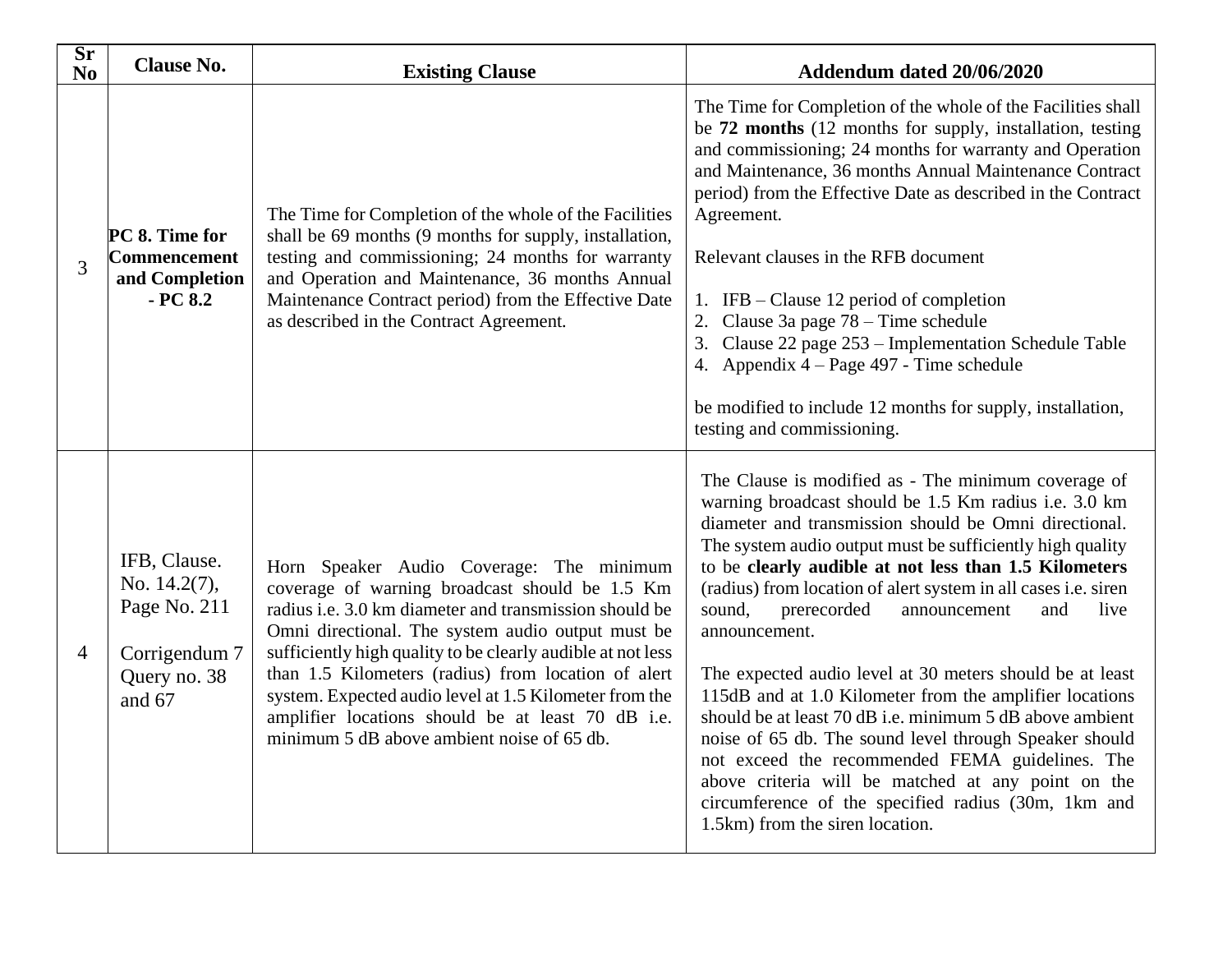Annexure 1 – Clarification regarding Horn Speaker for the Response provided to the query no. 38 Corrigendum 7.

The clause is only modified to include Omni- Directional Horn Speakers. The clause should be read as –

Horn speakers: Horn speakers Omni Directional / 4 units or more per location are to be mounted on towers as specified earlier in this document. Mounting Fixtures are to be provided by the contractor. The audio output power should be at least 300 watts RMS continuous per amplifier (or 600 Watts peak per Siren) or more. Direct-Single-Horn-Replacement must be possible at any time. Horns should be light weight, rugged, weatherproof and compact in size and shape. They should be moulded in metallic aluminium/aluminium alloy finish for long lasting and rust proof even under saline weather conditions. Total weight of horn assembly should normally not exceed 80 kgs, if the weight of horn assembly is above minimum specification, the tower/pole load bearing capacity should be in accordance with the overall design with respect to increase in weight of horn assembly meeting all other specifications and compliances mentioned in the RFB Document. Horns should preferably in rectangular shape and comply with low voltage directive standard EN 60065. Degree of protection for the horns should meet IP 65 specifications for protection against foreign particles such as dust and jets of water. In short, these installations should be ideal for outdoor use.

Annexure II – Clarification Regarding Bandwidth requirement for VSAT in RFB document

- 1. Bandwidth requirements of the whole network will be in the range of 3.0 Mbps (1.0 Mbps for SCPC link and 2.0 Mbps for MF-TDMA link). In route will be 1.0 Mbps, out route will also be 1.0 Mbps and 1.0 Mbps SCPC link. The SCPC link should be asymmetrical with an outward link from SEOC to Hub will be 750kbps and hub to SEOC will be 250kbps.)
- 2. As per RFB Nominal Diameter of C band VSAT antenna should be 1.8 meter or better, RF equipment and modem should be designed by Bidder / VSAT service provider, keeping in view very high reliability (better than 99.5%) requirement of the network. Structure of VSAT antenna and foundation should be designed to withstand peak wind speed of 200 Kilometers/ hour.

## Annexure III – Clarification Regarding Capability of Location Based Alert System

LBAS capability will be required mainly before Disaster for alert instructions and during disaster for response (rescue), rehabilitation activities. LBAS system will send SMS to only those persons who are within the polygon of interest as determined by vulnerability status at the time of generation of alert message. This can be achieved only when present location of recipient is known. However, we expect only reasonable accuracy of present location (for example location data within last 5 minutes). It is once again confirmed that as per present plan, there is no intention of alerting all citizens in the disaster area but only to specific group of people who are trained and selected for disaster response. Although if Department decides to use the LBAS to alert all the citizen in the selected polygon, there should not be extra cost involved for creation/integration/replacement/change/upgradation of the deployed LBAS system. Only the cost involved in scaling of the system **in terms of recurring cost only** will be considered if deemed reasonable to the department. No extra cost for hardware / integration / software / agreement will be provided and bidder should provide complete solution in the current